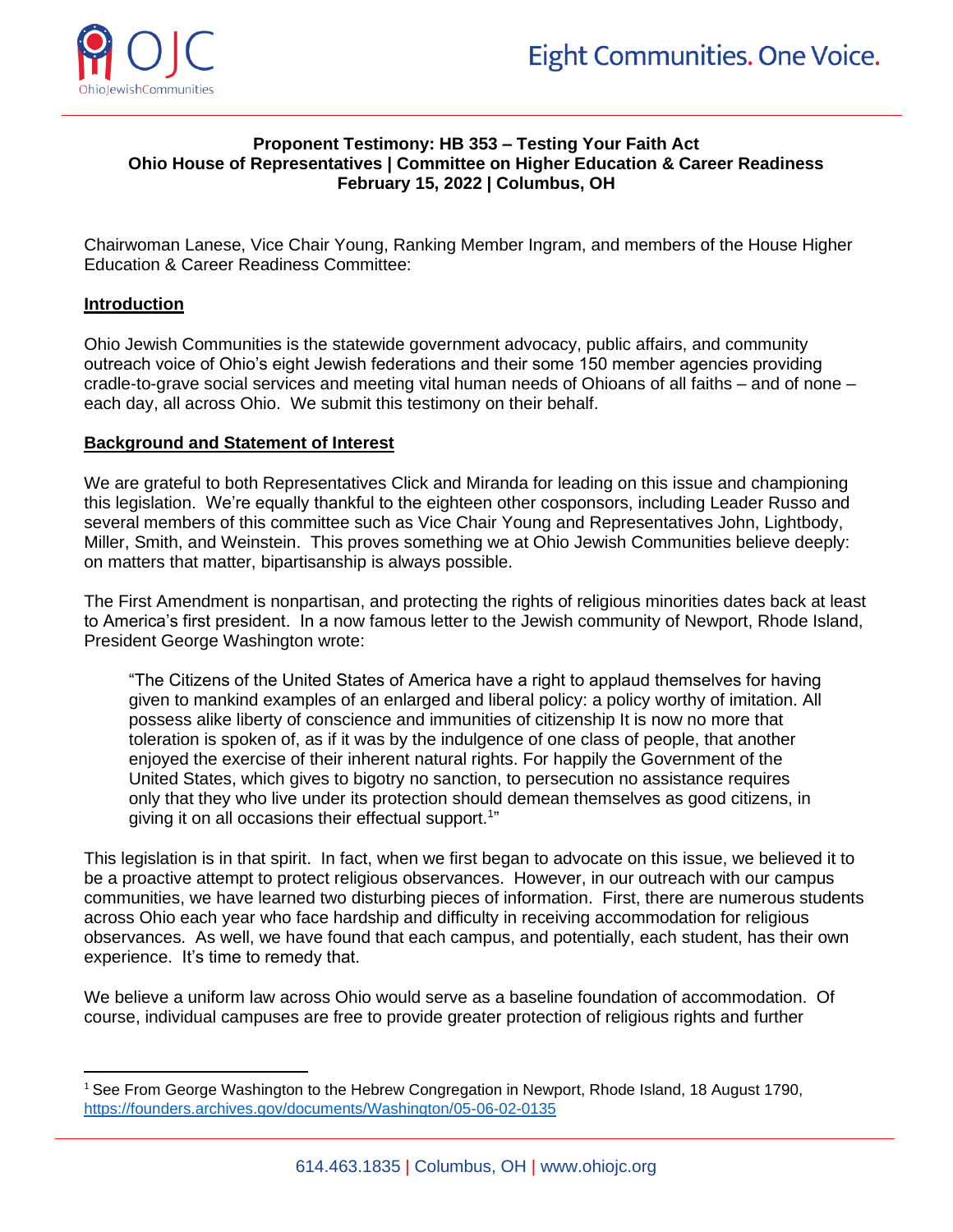accommodation for religious needs. But enacting this legislation provides a "floor" for universities to build from.

## **Other States Legislation**

Ohio would not be the first state to enact such a law. New York State has had a campus religious accommodation bill on its books for decades<sup>2</sup>.

And this legislation before you is substantially similar to bills passed in Washington State (2019)<sup>3</sup> and Utah (2021)<sup>4</sup>. Currently legislation like this is being considered in Massachusetts<sup>5</sup> and potentially in other states as well.

#### **Narrowly Tailored Remedy**

This legislation is narrowly focused on answering such needs and protecting these rights. It also makes sure such requirements are balanced against the university's administrative needs and to guard against misuse.

Students must make the request within the first two weeks of the semester, and school administrators must try to help create a calendar of appropriate holidays and observances.

#### **A Broader Need and Opportunity**

The General Assembly is well aware of the polarization across society. The recent bomb threats made to Historically Black Colleges & Universities (HBCUs) at the start of Black History Month is just the latest example. The terrorist attack and hostage taking at Colleyville's Congregation Beth Israel is still fresh in our mind.

There are other legislative efforts here at the Statehouse as well as in Congress focusing on protecting faith-based and cause-focused nonprofits from hate-fueled violence. But what legislation like this will do, if enacted, also sends a powerful message of religious inclusion and accommodation that will be heard on every college campus across Ohio. It will help to change the climate in our society by announcing "if you believe differently, you are more than welcome here; your beliefs are equally protected – and respected."

If the university is truly to be a place of open inquiry, civil debate, and personal growth for students, faculty, administration, and staff alike, this legislation is part of a necessary foundation.

## **A Personal Story**

For my undergraduate education I studied at Yeshiva University, and, as you might imagine, I never faced a conflict between my schoolwork and Jewish observance. For law school, I attended Georgetown University.

<sup>2</sup> Laws of New York, Education, Section 224-a. See e.g. [https://codes.findlaw.com/ny/education-law/edn-sect-](https://codes.findlaw.com/ny/education-law/edn-sect-224-a.html)[224-a.html](https://codes.findlaw.com/ny/education-law/edn-sect-224-a.html) and<https://www.nysenate.gov/legislation/laws/EDN/224-A>

<sup>3</sup> See<https://apps.leg.wa.gov/rcw/default.aspx?cite=28B.137.010>

<sup>4</sup> See<https://le.utah.gov/~2021/bills/static/SB0244.html>

<sup>5</sup> See<https://malegislature.gov/Bills/192/H3958>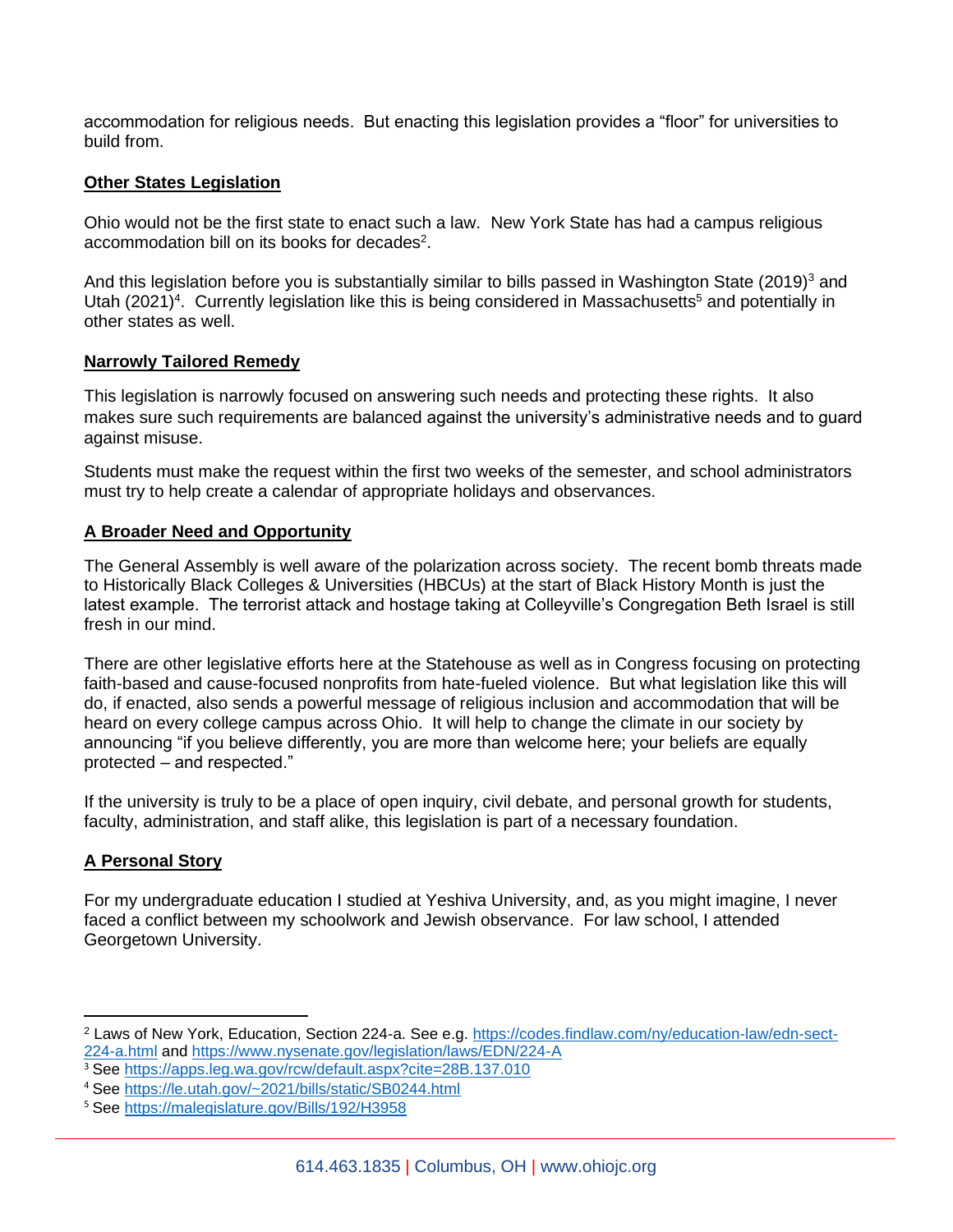As a Jesuit university, accommodation of another's faith wasn't second nature; it was first principle. And when I was in school, the most state-of-the-art answer the university could give was to record classes when students were absent for religious observance. I never experienced one moment of hardship in law school, at least not due to my faith.

Georgetown is an example of what can be done when there's truly a will. This legislation will help those seeking a way, and, prod those who aren't yet looking to be welcoming to every student.

### **Favorable Action Requested and Next Steps**

Every student should have an experience akin to the one I had at Georgetown. No student should be forced to make a choice between their faith and their education. Nor should they face backlash if they do. And the base level of protection at every public university campus across Ohio should be the same. This legislation codifies that these critical constitutional freedoms are indeed legal requirements while ensuring only a modest burden on university administration and college faculty.

We urge the committee to report this bill favorably and support its passage by the General Assembly. We are available to answer any questions you may have. Thank you again for this opportunity.

###

Howie Beigelman *Executive Director* 

\_\_\_\_\_\_\_\_\_\_\_\_\_\_\_\_\_\_\_